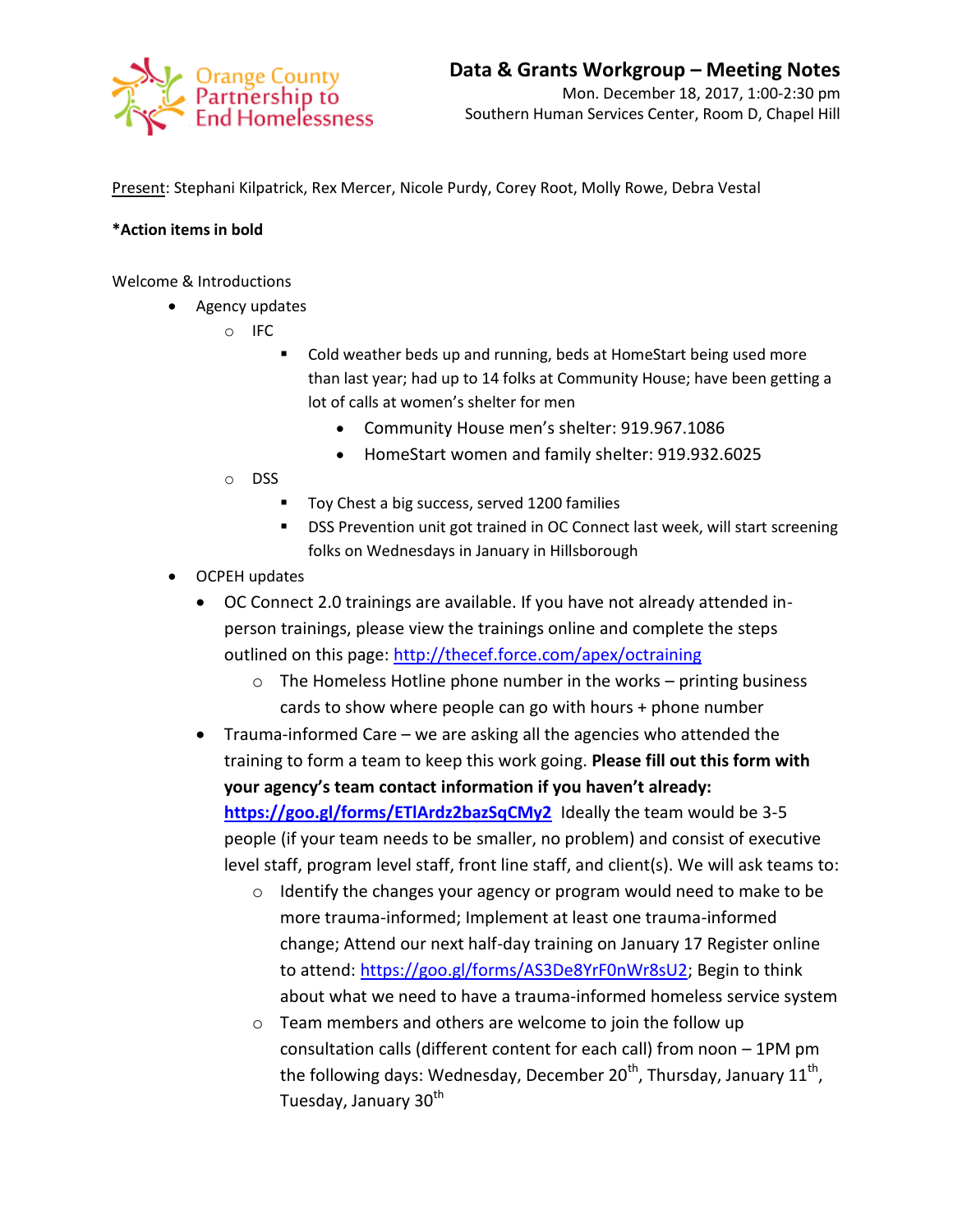

- The next SOAR Collaborative monthly meeting will be Thurs. Jan. 11, 3:30-4:30 p.m. in Room C or D of Southern Human Services Center
- The Partnership will be updating the printed resource list email or call Corey if you have feedback
- There will be a follow-up training to the August Conflict Resolution training the same training will be offered twice on Tuesday Jan. 9, 5:30-7:30 pm and Wednesday Jan. 17, 9:30-11:30 am. Register online: <https://goo.gl/forms/Q82tr9rnFIdr1mDS2>

Updates from HMIS Governance Committee meeting

- Transition to Durham-Orange-Balance of State-and perhaps Wake HMIS system
	- $\circ$  Context for change different CoCs have had different visions and needs for data, Orange
		- OCPEH Leadership Team voted to have NC Coalition to End Homelessness (NCCEH) serve as HMIS Lead Agency starting July 1, 2018
		- **NCCEH working with ICA, that is the HMIS Lead for several states, also** worked with CoCs transitioning HMIS systems, works with Mediware
		- Wake still in process of making a decision about which system to go with (former statewide or Durham-Orange-Balance of State

## o Timeline

- **ICA completing evaluation now, will have a plan in the coming weeks**
- Contract with MCAH ends June 30, 2018, prior to this plan to have a full transition
- Will take a "snapshot" of the data on a certain date, Orange users will be able to access historic data, no significant changes from the user perspective
- Perhaps in the future will think about a new software, or perhaps ServicePoint 7 will be amazing
- o What this means for HMIS in Orange
	- No major changes on the user end
	- **More detailed info on timeline to come**
	- **Looking at a 48 hour period where we cannot enter data**
- o Communication & next steps
	- **NCCEH will be back in touch with more info**
	- Data & Grants workgroup will have monthly updates

Point-in-Time/Housing Inventory Count

DATE CHANGE: Wednesday January 31, 2018